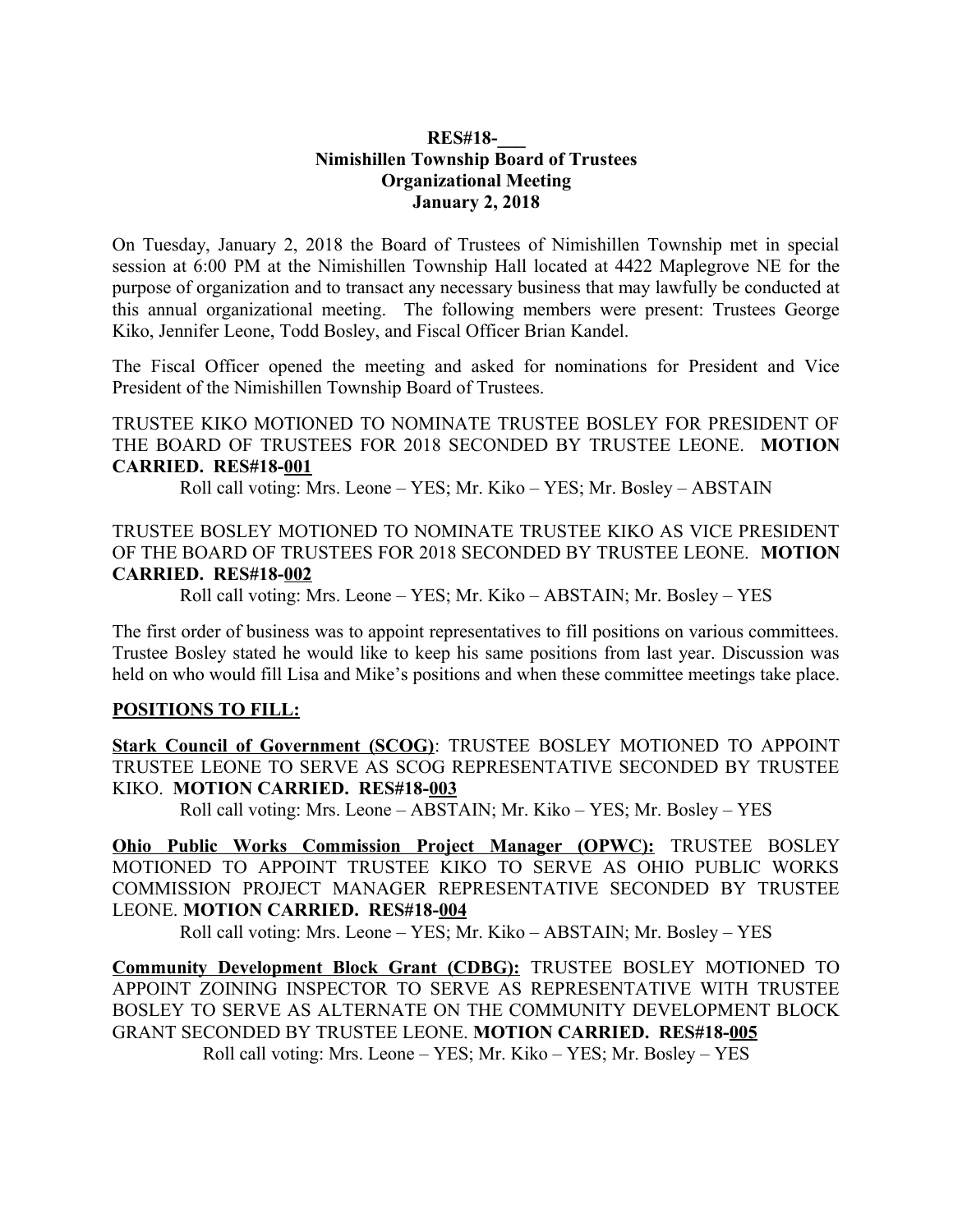**Stark County Regional Planning Commission (RPC):** TRUSTEE BOSLEY MOTIONED TO APPOINT TRUSTEE KIKO TO SERVE WITH THE ZONING INSPECTOR AS REPRESENTATIVES AND TRUSTEE LEONE TO SERVE AS ALTERNATE SECONDED BY TRUSTEE KIKO. **MOTION CARRIED. RES#18-006**

Roll call voting: Mrs. Leone – YES; Mr. Kiko – YES; Mr. Bosley – YES

**Tax Incentive Review Council (TIRC):** TRUSTEE BOSLEY MOTIONED TO APPOINT TRUSTEE BOSLEY AND TRUSTEE KIKO TO SERVE AS REPRESENTATIVES TO THE TAX INCENTATIVES REVIEW COUNCIL SECONDED BY TRUSTEE LEONE. **MOTION CARRIED. RES#18-007**

Roll call voting: Mrs. Leone – YES; Mr. Kiko – YES; Mr. Bosley – YES

**Louisville City Schools Safety Committee:** TRUSTEE BOSLEY MOTIONED TO APPOINT TRUSTEE KIKO TO SERVE AS REPRESENTATIVE TO THE LOUISVILLE CITY SCHOOLS SAFETY COMMITTEE SECONDED BY TRUSTEE LEONE. **MOTION CARRIED. RES#18- 008**

Roll call voting: Mrs. Leone – YES; Mr. Kiko – ABSTAIN; Mr. Bosley – YES

## **Annual Regional Planning Dinner In March 2018:**

After discussion, TRUSTEE BOSLEY MOTIONED TO PAY FOR ELECTED OFFICIALS, EMPLOYEES, AND ZONING BAORDS TO ATTEND THE RPC ANNUAL DINNER IN MARCH 2018 SECONDED BY TRUSTEE KIKO. **MOTION CARRIED. RES#18-009** Roll call voting: Mrs. Leone – YES; Mr. Kiko – YES; Mr. Bosley – YES

**Set Day & Time Of Trustee Meetings:** After discussion, TRUSTEE BOSLEY MOTIONED TO SET REGULAR BAORD OF TRUSTEE MEETINGS ON THE 2<sup>ND</sup> AND 4<sup>TH</sup> THURSDAY OF EACH MONTH AT 7:00 PM SECONDED BY TRUSTEE KIKO. **MOTION CARRIED. RES#18-010**

Roll call voting: Mrs. Leone – YES; Mr. Kiko – YES; Mr. Bosley – YES

**Host Stark County Township Association Meeting In June:** After discussion, TRUSTEE BOSLEY MOTIONED TO HOST THE SCTA DINNER/MEETING IN JUNE 2018 SECONDED BY TRUSTEE KIKO. **MOTION CARRIED. RES#18-011**

Roll call voting: Mrs. Leone – YES; Mr. Kiko – YES; Mr. Bosley – YES

**Stark County Regional Planning Government Law Seminar February 24, 2018:** After discussion, TRUSTEE BOSLEY MOTIONED TO PAY FOR THE ELECTED OFFICIALS AND EMPLOYEES TO ATTEND THE STARK COUNTY REGIONAL PLANNING GOVERNMENT LAW SEMINAR ON FEBRUARY 24, 2018 SECONDED BY TRUSTEE LEONE. **MOTION CARRIED. RES#18-012**

Roll call voting: Mrs. Leone – YES; Mr. Kiko – YES; Mr. Bosley – YES

Discussion – Trustee Bosley wanted to remind Trustee Kiko and Trustee Leone that they have to complete their ethics training that is required.

**Authorize The Fiscal Officer To "Transfer Within A Fund" (allow for minor budgetary adjustments an issuing P.O.'s between meetings):** After discussion, TRUSTEE BOSLEY MOTIONED TO AUTHORIZE THE FISCAL OFFICER TO "TRANSFER WITHIN A FUND" (ALLOW FOR MINOR BUDGETARY ADJUSTMENTS AN ISSUING P.O.'S BETWEEN MEETINGS SECONDED BY TRUSTEE LEONE. **MOTION CARRIED. RES#18-013** Roll call voting: Mrs. Leone – YES; Mr. Kiko – YES; Mr. Bosley – YES